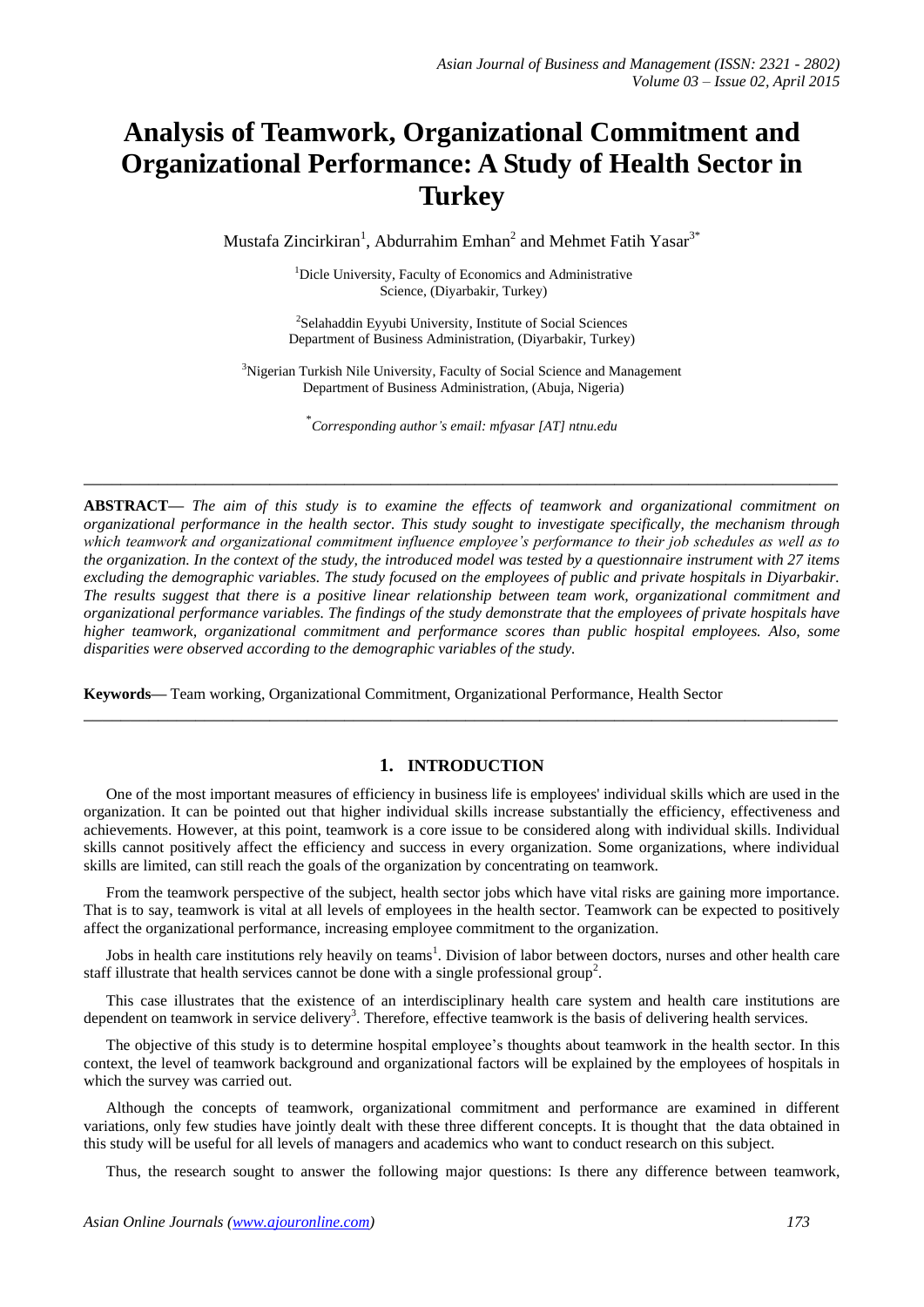organizational commitment and organizational performance in public and private hospital employees?

## **2. LITERATURE REVIEW**

#### *2.1.The Concept of Team and Teamwork*

Referring to earlier research on teamwork, efforts were made to the socio-technical goals in 1940-1950. However, effective work was made primarily on individual targets, and for social objectives in the subsequent years. In the 1960's and 1970's, social psychology laboratory studies examined the effects related to team interaction and processes. Later, team research became more interdisciplinary and pragmatic, and qualitative methods were used to evaluate team performance<sup>4,5</sup>.

The "team" concept is often used as synonymous with the concept of "group". Many definitions have been made in order to explain the team concept in the literature. Although little difference is found between definitions, it is observed that the definitions convey many common points. Some of the definitions are given briefly below.

Team is a small group which focuses on a common goal, roughly performance targets exhibit a collective approach on jobs as they feel themselves responsible, and alleviate deficiencies of members by other members to achieve objectives<sup>6</sup>. Team is a group of people with different areas of expertise, set to achieve a common goal by combining knowledge and skills<sup>7</sup>.

Team is a collection of individuals that govern the relationships within organizational boundaries. Team is interdependent in the task, shares responsibility of output, and members acknowledge themselves in one or more large social systems within an entire social system. Team is a unit of two or more people who interact in a coordinated manner to achieve a specific objective. There are three main elements in the concept of team. The first is that to be able to speak of the existence of a team, at least two or more people are required. Secondly, people of the team should act together in a regular interaction. Thirdly, members of the team should work together to accomplish a common objective<sup>8</sup>.

Some researchers used the concept of team, instead of using the concept of group. However, some different researchers have revealed certain differences between concept of team and concept of group<sup>9</sup>. Tjosvold and Tjosvold (1991) defined a workplace team as members who support each other for a common cause in order to be effective and  $successful<sup>10</sup>$ .

Katzenbach and Smith (1993) define the concept of team as a small group of people who are partners and responsible for a common objective, and dedicate themselves to the achievement of goals. Moreover, a team consists of people who have skills that complement each other<sup>11</sup>.

Mohrman et al. (1995) defined team as a group of individuals who came together to produce and provide services in a common way. Team members typically share goals and complete common tasks to achieve them. Team members are interdependent in achieving the objectives and influence the results through interactions with each other. Team is also defined that the integration with other members is among the liabilities of each member, and members hold a common liability for the results $12$ .

Cohen and Bailey (1995) described a team as a collection of individuals who adopt interdependence in tasks and divide responsibility for outcomes that govern the relationship of organizational boundaries, and apprise themselves within an entire social system that is also perceived in the same way by others $13$ .

It is possible to point out the types of team in numerous ways. In many studies, different types of team are referred which vary depending on the environmental aspects, functions, goals, and elements. These are official teams, informal teams, parallel teams, project teams, continuous teams, functional teams, task forces, action and planning teams, management teams and more broadly discussed in the form of work teams<sup>13,14,15,16,17,18,19</sup>.

A variety of definitions can be found in literature on the subject of teams. Teamwork has been defined by Hageman, (1995) as a way to produce permanent and constant clarifications to the crisis, collectively with people who decide together in joint decision-making. People are motivated through innovative and participatory methods in teamwork. If team members cannot be motivated sufficiently in line with the targets of growth and development, the members of the team cannot exist in an efficient and productive working environment. One of the key motivational factors is a person's sense of belonging to a group and a goal $^{20}$ .

Another definition is that teamwork is a common vision, and the ability to work towards organizational goals<sup>21</sup>. Team work is a set of information, features and flexible conducts that ensure compliance with changing internal and external environments that interact with each other to achieve the desired objectives. Teamwork consists of capabilities, features, and released information with the support of teammates, goals and missions. Basically, the team is the body of coordinated and consistent performance that combines completion of the mission's objectives, and interrelated ideas, actions and emotions<sup>22.</sup>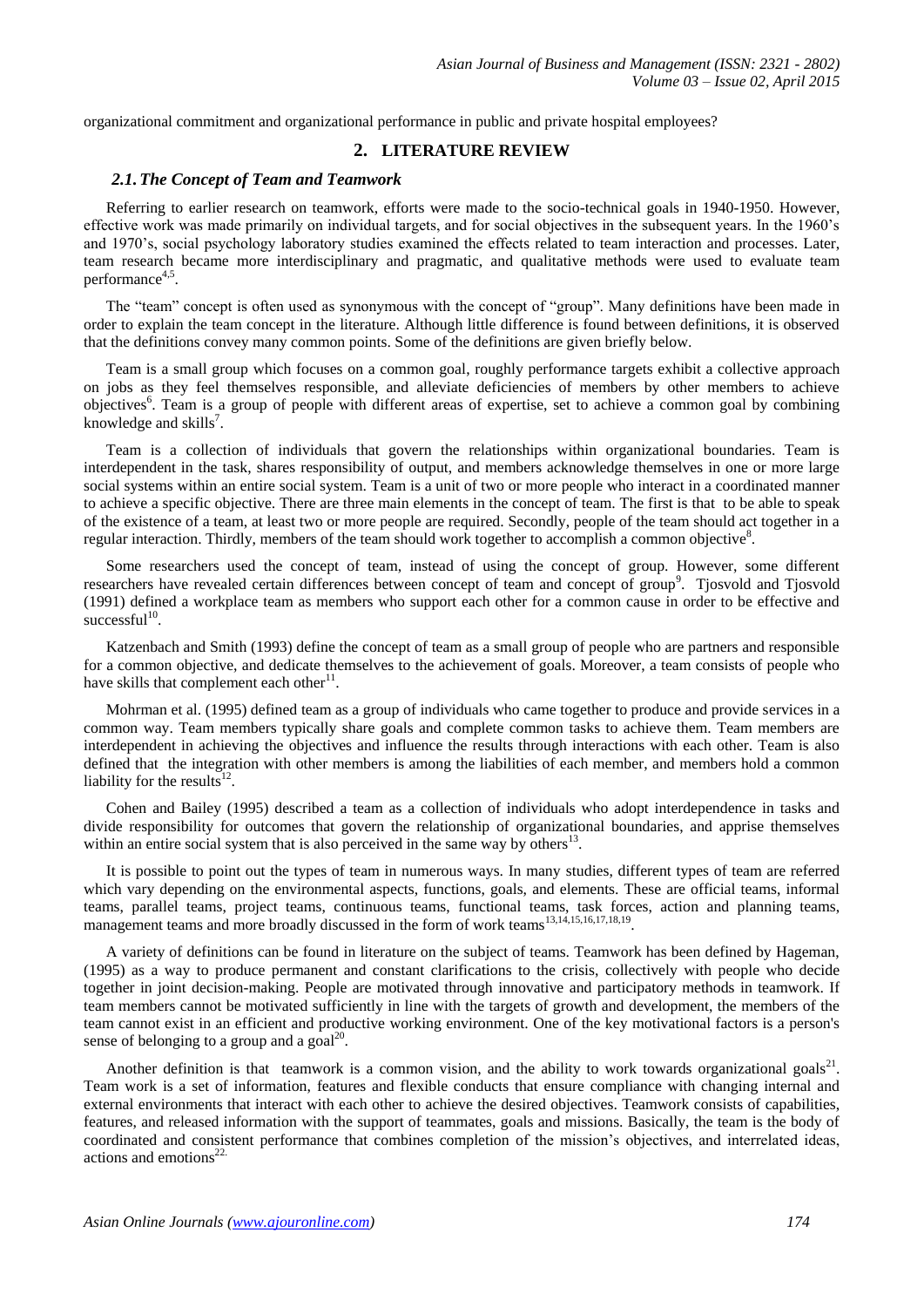According to Garner, Salas's (2009) definition of team work emphasizes spontaneous and repetitive establishment which contributes to the performance outputs. Teamwork is noted as a process rather than an output $^{9,22}$ .

In many studies, a number of factors which affect the team work were mentioned. These factors are fundamentally listed as, communication, culture, education, leadership, management support, and conflicts $^{23,24,25}$ .

#### *2.2.Organizational Commitment*

In literature, it is seen that there are many different definitions for organizational commitment. The main reason for this fact is comprised of the structure of the relationship between the employee and the organization, and the holding of different views on how it develops

Organizations require commitment to survive and to achieve the objectives. Furthermore, organizations should continually invest in the human work force to achieve these objectives. Also, the developed and invested human resources should be preserved in the organization. In some research, employees with high organizational commitment expose higher performance than the employees with lower commitment achieving the organization's objectives. It was found that more committed employees had higher satisfaction, and therefore, the rate of absenteeism and staff turnover was lower $27,28$ .

There are different definitions by researchers from different fields in organizational commitment  $29,30,31,32$ . For instance, Morrow et al (1985) defined organizational commitment as the commitment of the employee to remain in the organization as a result of psychological commitment to the employer and adoption of the values and goals of the organization. When all the definitions are considered, three fundamental factors of organizational commitment are observed: employees believing wholeheartedly in the objectives and values of the organization and accept them, to exhibit all the abilities in favor of the organization, and to set up a sturdy mind-set in terms of organizational commitment<sup>33,34</sup> .

Organizational commitment can be described as "the rank of individual's linkage with the organization and way of thinking to occur as an essential component of the organization"<sup>35</sup>.

Organizational commitment can be summarized as a desire to remain a member of the organization, willingness to demonstrate a high performance within the organization, and confidence in the organization's goals and values<sup>36</sup>.

With respect to the organizational commitment in the literature, three dimensional commitment model, developed by Allen and Meyer (1991), are frequently used. For emotional commitment, employees identifying and incorporating their own personality with an organization; in normative commitment, employees feel personally obliged with responsibilities and ethical concerns. People with normative commitment exhibit appropriate behavior by displaying loyalty to the organization and perform with the motivation to accomplish what is optimal for the organization. In the context of commitment, if employees leave the organization, they should bear the concern of cost and the lack of alternative employment $^{32,37}$ .

Employees with organizational commitment strongly believe in the organization's goals and values and comply willingly with orders and expectations. Also, these members are putting a lot of effort on the minimum expectations for the realization of the desired goal, and demonstrate commitment to remain in the organization. Committed employees are internally motivated. Their intrinsic rewards come from the acts and positive outcomes rather than the conditions that are controlled by others $38$ .

Commitment to organizational goals is raising a particular role's level of achievement in terms of quantity and quality. Commitment is not only contributing to the reduction of absenteeism and labor turnover it is also when individuals are dedicated to organizational life and many voluntary actions which are necessary for the success of the system at the highest level<sup>39</sup>.

The international field research conducted on organizational commitment demonstrated that organizational commitment increases the employees' performance, job satisfaction, and organizational productivity and decreases rate of staff turnover and absenteeism. Similar to this, personal characteristics, roles and job characteristics, structural characteristics, work experience, and status of the working environment are expressed as factors affecting the degree of organizational commitment<sup>40</sup>.

#### *2.3.Performance*

Performance issues in the literature are divided into two parts, as individual performance and organizational performance. In this study, the focus was on the reason behind organizational performance. Organizational performance can be defined as the level of success in achieving the organization's objectives<sup>41,42</sup>. Performance is the consideration of the result, qualitatively or quantitatively of predetermined objectives, and the activities carried out in accordance with a plan. In other words, performance is a concept that refers to the measurement of whether an organizational goal is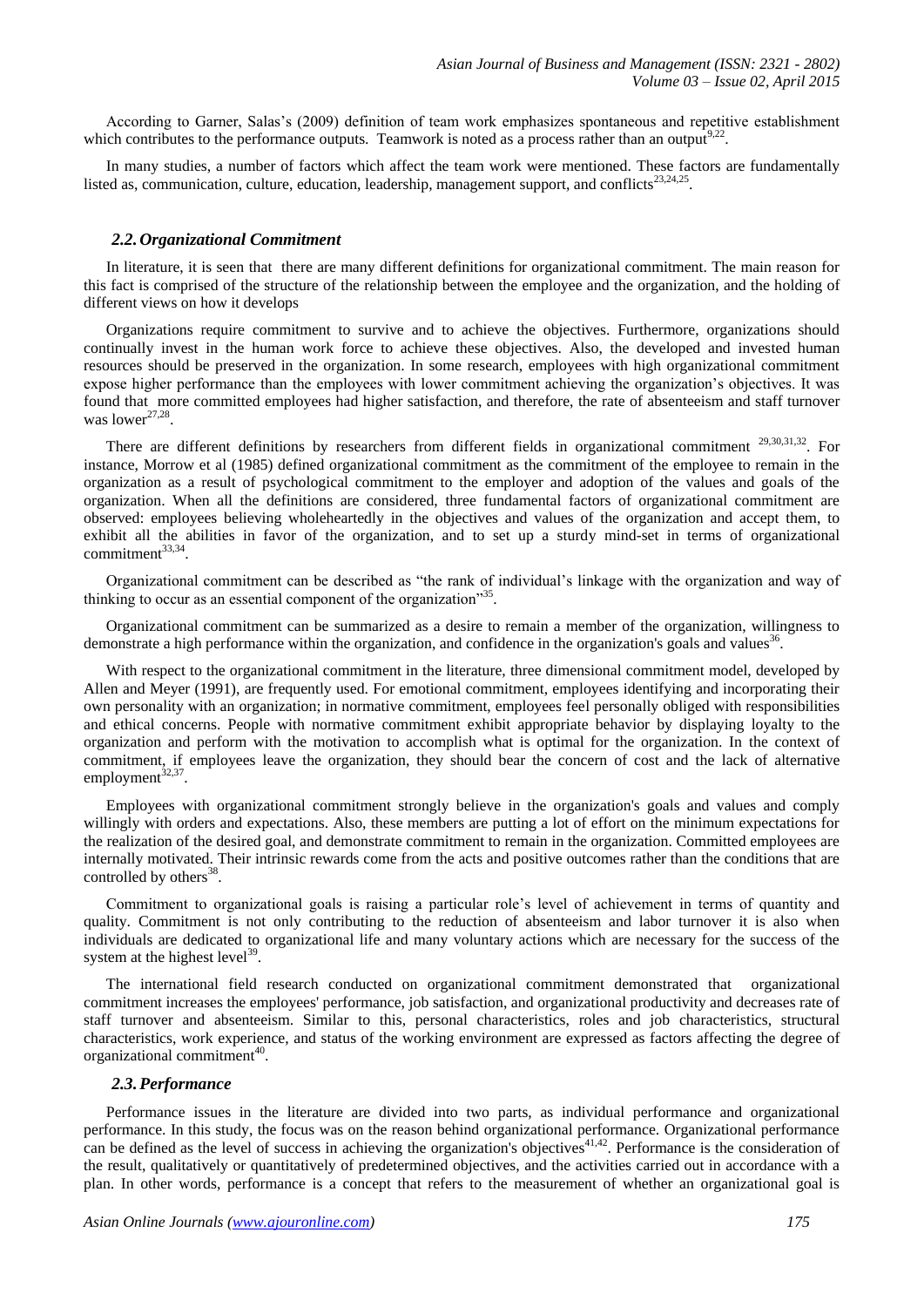## achieved or not<sup>43</sup>.

There may be many factors to capture at this level for an organization that exhibits a high level of performance. For instance, a flexible organizational structure is one of the most important elements of communication within an organization. Another main aspect for interior communication is management support within the organization<sup>44</sup>. Employees with the manager's support exhibit a higher concentration and performance in achieving organizational  $\overline{\text{goals}}^{45,46}$ .

The main reason for preferring the teamwork-oriented performance is to ensure the realization of business objectives with high returns in a short period of time. Hence, high performance teams are formed with a mission. In other words, teams with high performance level reveal why they exist as a team by establishing their own set of rules and norms over time<sup>47</sup>. Teams with high performance positively affect efficiency as well as the motivation of its team members<sup>8</sup>.

As a result of many studies, it is determined that plenty of mistakes have been made and the realization of having a positive outcome with teamwork is not simple. Moreover, organizations are unable to sufficiently receive benefits from the synergy of the emerging power of teamwork. Some of the results might be summarized as an effective technique to receive benefits from teamwork $47,48,49,50,51$ .

These are;

- Closely monitoring technology,
- Increased quality and production,
- Effective use of resources,
- Reduction of costs
- Quick decision-making process
- Ensuring a more comfortable, and safe working environment
- Gaining success in jobs that require high performance
- Making effective dialogue rather than arguments
- Decrease productivity and motivation and increase labor turnover rates and absenteeism.

If a team progresses in line with the objectives of the organization as planned, it can be stated that the team reveals successful and effective performance. A team enables the organization to meet its needs by outputs as well as satisfaction of the organization. These two results demonstrate the effectiveness and success of the team<sup>52</sup>.

## 2.4. The Relationship between Teamwork, Organizational Commitment, and Organizational *Performance Concepts*

In literature, the number of studies that have dealt with the concept of team work, organizational commitment and performance is limited. However, a considerable numbers of studies that have dealt with organizational commitment and organizational performance, or organizational commitment and teamwork, can be found.

The success of an organization does not depend on maximizing the capabilities of the employees; it also depends on employees encouraged to be committed to the organization. With a skilled workforce, employee's commitment is a significant criterion for the accomplishment of an organization. To ensure its success, an organization needs to focus on both economic and social performances, and investing in employee loyalty is required instead of employee complaints<sup>53</sup>.

A high or low degree of employees' organizational commitment is a crucial pathfinder for the success of the organization. For that reason, employees' commitment to the organization is extremely important for all sectors and all organizations<sup>54</sup>. In terms of the health sector, a multidisciplinary team approach is to find out how to cooperate for the elimination of repetition and gaps in the services of the members of health professions. However, employees should be in collaboration with other health disciplines, and support services, without compromising its essential mission<sup>55</sup>.

Activities in the health sector are carried out mostly with professionalized employee groups, and their harmonious and functioning members. The success of a health care organization might be achieved by mobilizing willingly, available human resources toward the objectives of the organization. However, regardless of ownership, structure, and mode of production, no matter how much technology has advanced in all organizations, the objective is to not perform unless by affecting enthusiastically the human to use technology. Human resources are a fundamental and decisive input of all organizations. Therefore, it can be stated that the major factors affecting the hospital staff commitment and motivation are the leadership style that the management exhibits<sup>56</sup>.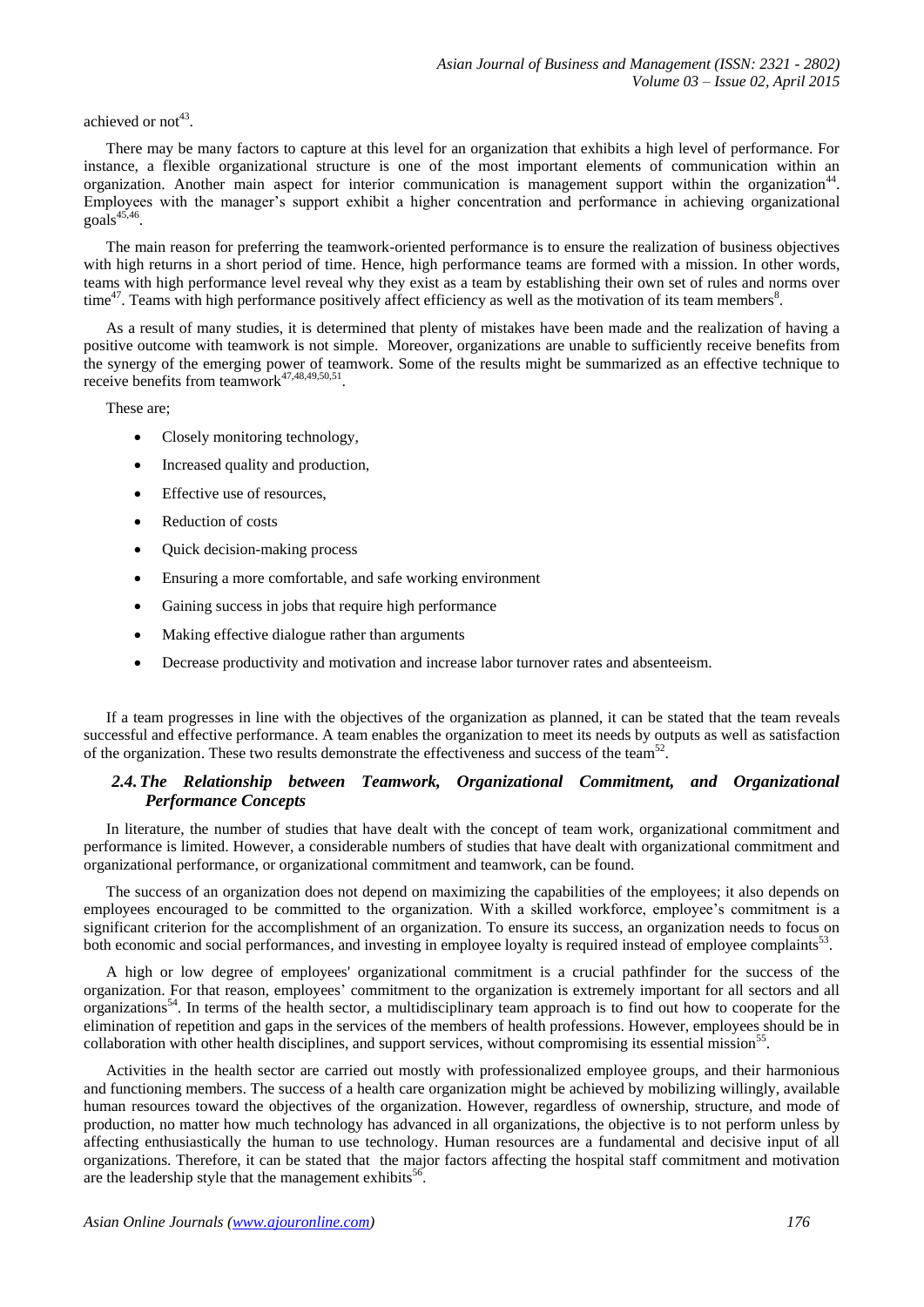Organizations are more efficient when employees have high organizational commitment. Probability of exhibiting negative behaviors such as absenteeism, dismissing, and work delay of employees with high commitment is less than employees with lower commitment. The employees, who adopt the organization's objectives and work collaboratively as expected of them, increase the competitiveness of the organization. Besides, employees with higher commitment express positive opinions to the environment. This facilitates organizations to drag the qualified staff members of the organization<sup>57,58,59</sup>. When employees take action with the insight of commitment, it produces satisfaction and a reduction in burnout. In addition, it leads employees to perform with higher performance<sup>60,61,62</sup>.

Based on the proceeding reviewed literature concerning teamwork, organizational commitment, and organizational performance, the following research hypotheses were formulated for this study:

**H1**: There is a positive linear relationship between teamwork and organizational commitment.

**H2**: There is a positive linear relationship between organizational commitment and organizational perfromance.

**H3**: There is a positive linear relationship between teamwork and organizational performance.

**H4**: Teamwork and commitment are key factors in organizational performance.

In view of the reviewed literature and the hypothesis, the following conceptual model can be developed (Figure 1). According to the model, there is a positive linear relationship between teamwork and organizational commitment. In addition, there is a positive linear relationship between organizational commitment and organizational performance. Moreover, there is a positive linear relationship between teamwork and organizational performance.



**Figure 1.** Conceptual Model

## **3. METHODOLOGY**

Study Design and Sample: The research was conducted at public and private hospitals in Diyarbakır. The instrument consisted of 27 items. Approximately, 300 questionnaires were delivered randomly to the employees of public and private hospitals in Diyarbakır. Subsequently, all the participants were revisited to collect the completed questionnaires. A total of 268 completed questionnaire forms were evaluated for further analysis.

The survey instrument: The survey instrument consisted of questions derived from the literature. Three different scales were used in the collection of the data in order to identify the levels of employees' teamwork, organizational commitment, and organizational performance.

Demographic Information: Information about the demographic characteristics of the participants was collected, covering their age, gender, marital status, education level, occupational rank and total working years.

Teamwork Scale: The scale, developed by Starcevich  $(2010)^{63}$ , has been translated to the Turkish language by Celen  $(2011)^{64}$ . To be used in numerous studies have confirmed its validity and reliability as a measure of organizational justice. A five-point Likert scale was used for each of the questions, scored from 1 to 5 where the number (1) means Strongly Disagree, (2) Disagree, (3) Undecided, (4) Agree, and (5) Strongly Agree. The Cronbach's alpha score for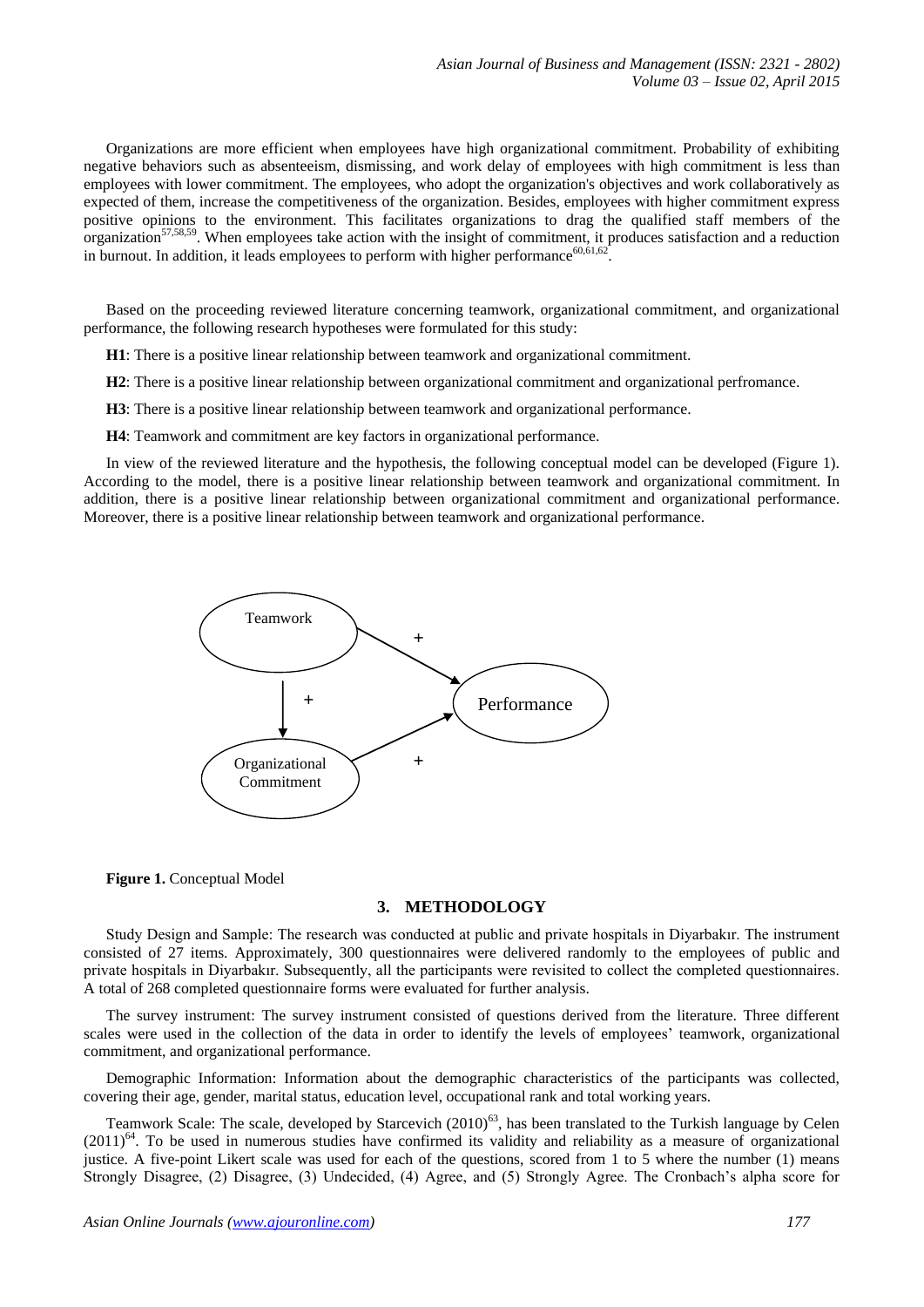teamwork was found 0.90. Also, Skewness and Kurtosis scores are between -1 and +1, which indicate that the distribution is normal.

Organizational Commitment Scale: The scale was adapted by Bakiev (2011)<sup>65</sup> from Nyhan (2000)<sup>66</sup> and Porter-Smith  $(1970)^{67}$ . A five-point Likert scale was used for each of the questions, scored from 1 to 5 where the number (1) means Strongly Disagree, (2) Disagree, (3) Undecided, (4) Agree, and (5) Strongly Agree. The Cronbach's alpha score for teamwork was 0.85. Also, Skewness and Kurtosis scores are between -1 and +1, which indicate that the distribution is normal.

Organizational Performance: The scale was adapted by Bakiev<sup>65</sup> (2011) from Nyhan (2000)<sup>66</sup> and Sahin (2010)<sup>68</sup>. A five-point Likert scale was used for each of the 6 questions, scored from 1 to 5 where the number (1) means Strongly Disagree, (2) Disagree, (3) Undecided, (4) Agree, (5) Strongly Agree. The Cronbach's alpha score is 0.78. Skewness and Kurtosis scores are between -1 and +1 which indicate that the distribution is normal.

SPSS 18.0 software was used to analyze the data using descriptive statistic, parametric test (t-test, ANOVA), correlation, and regression tests. Evaluation of the data was performed on the total scores of the participants' responses to each question. The level of significance was accepted as  $p<0.05$ .

#### **4. FINDINGS**

To test the hypothesis, demographic variables (Table 1), correlation (Table 2) and regression analysis (Table 3) were used.

Table 1 demonstrates the demographic information concerning the respondents. As shown in the table 1, 215 respondents participated from public hospitals, while 53 respondents participated from private hospitals to the research.

|                             | <b>Public Hospitals</b> | <b>Private Hospitals</b> |  |  |
|-----------------------------|-------------------------|--------------------------|--|--|
| <b>Variables</b>            | Frequency (%)           | Frequency (%)            |  |  |
|                             | $n=215$                 | $n=53$                   |  |  |
| Gender                      |                         |                          |  |  |
| Male                        | 99<br>(46)              | 19<br>(35,8)             |  |  |
| Female                      | (54)<br>116             | 34<br>(64,2)             |  |  |
| Age                         |                         |                          |  |  |
| 20-30                       | 87<br>(40,5)            | 28<br>(52, 8)            |  |  |
| $31 - 40$                   | 86<br>(40,0)            | 12<br>(22,6)             |  |  |
| $41 - 50$                   | 30<br>(14,0)            | 13<br>(24,5)             |  |  |
| $51+$                       | 12<br>(5,6)             |                          |  |  |
| <b>Marital Status</b>       |                         |                          |  |  |
| Married                     | 143<br>(66, 5)          | 36<br>(67,9)             |  |  |
| Single                      | 72<br>(33,5)            | 17<br>(32,1)             |  |  |
| <b>Education Level</b>      |                         |                          |  |  |
| Primary School              | 5<br>(2,3)              |                          |  |  |
| Secondary School            | 42<br>(19,5)            | 16<br>(30,2)             |  |  |
| University                  | 146<br>(67,9)           | 21<br>(39,6)             |  |  |
| Master                      | 22<br>(10,2)            | 16<br>(30,2)             |  |  |
| <b>Title</b>                |                         |                          |  |  |
| Doctor                      | 18<br>(8,4)             | 16<br>(30,2)             |  |  |
| <b>Nurse</b>                | 111<br>(51,6)           | 26<br>(49,1)             |  |  |
| <b>Medical Secretary</b>    | 33<br>(15,3)            | 9<br>(17,0)              |  |  |
| <b>Administrative Staff</b> | 53<br>(24,7)            | $\overline{c}$<br>(3,8)  |  |  |
| <b>Working Experience</b>   |                         |                          |  |  |
| $1 - 5$                     | 85<br>(39,5)            | 18<br>(34,0)             |  |  |
| $6 - 10$                    | 40<br>(18,6)            | 13<br>(24,5)             |  |  |
| $11 - 15$                   | 34<br>(15,8)            | 13<br>(24,5)             |  |  |
| 16-20                       | (13,0)<br>28            | $\overline{4}$<br>(7,5)  |  |  |

**Table 1:** Demographic Variables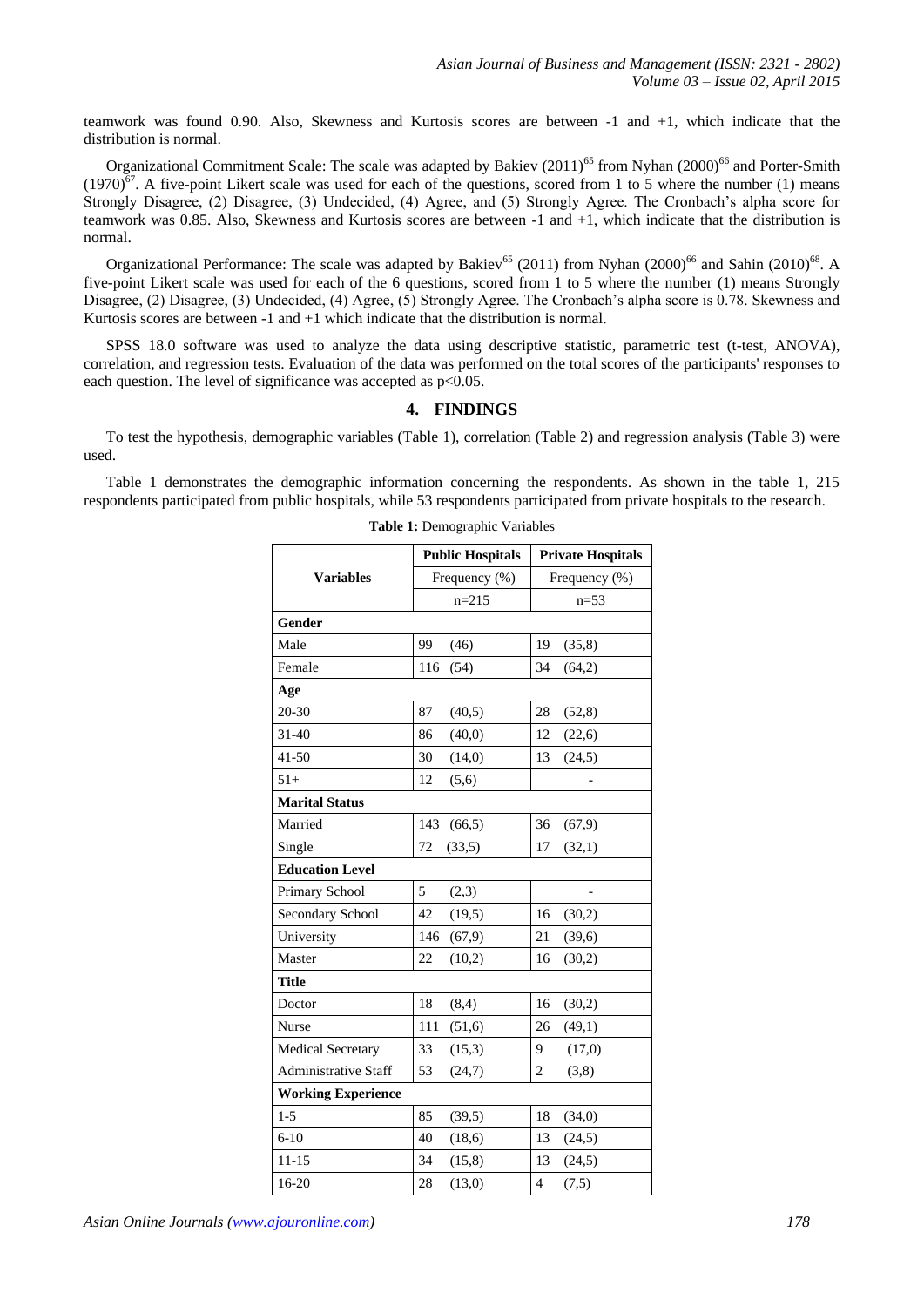| $ 21+$ | $28$ (13,0) | $\overline{5}$ | (9.4) |
|--------|-------------|----------------|-------|
| n: 268 |             |                |       |

Table 2 demonstrates that there is a positive significant linear correlations between teamwork, organizational commitment, and organizational performance  $(p<0.01)$ . According to the correlation analysis results, research hypothesis one, hypothesis two, and hypothesis three  $(h_1, h_2, h_3)$  were accepted.

**Table 2:** Correlation Analysis of Teamwork, Organizational Commitment, and Organizational Performance

| <b>Variables</b>              |           |             | <b>Mean</b> | <b>SD</b> |
|-------------------------------|-----------|-------------|-------------|-----------|
| 1. Teamwork                   | $,644$ ** | $,760^{**}$ | 56,5037     | 11,8      |
| 2. Organizational Commitment  |           | $,655$ **   | 13,7201     | 3,88      |
| 3. Organizational Performance |           |             | 21,2761     | 5,23      |

\*\* Spherman Correlation is significant at the 0.01 level (2-tailed).

As shown in Table 3, the teamwork and organizational commitment variables explain 64% of total variance (Organizational Performance). Hypothesis four (h4) was also supported.

| Table 3: Regression Analysis of the Teamwork, Organizational Commitment, and Organizational Performance |
|---------------------------------------------------------------------------------------------------------|
|---------------------------------------------------------------------------------------------------------|

| <b>Dependent Variable</b>     | ${\bf R}^2$ | <b>Independent Variable</b>  | B    |      |       | р     | VIF  |
|-------------------------------|-------------|------------------------------|------|------|-------|-------|------|
| Organizational<br>Performance | 0.64        | <b>Teamwork</b>              | .257 | .580 | 11,72 | 0.000 | 1.81 |
|                               |             | Organizational<br>Commitment | .386 | .286 | 5,78  | 0.000 | 1.81 |

In this model, there is no auto-correlation because the Durbin Watson scores were:  $1.5 < d = 1.95 < 4$ .

Analyses by some demographic variables are as follow;

- The teamwork, organizational commitment and the organizational performance scores of private hospital employees are higher than public hospital employees (t:  $-3.83$ ,  $p<0.001$ ; t:  $-4.61$ ,  $p<0.001$ ; t:  $-4.02$ ,  $p<0.001$ ).
- Employees of 40 years and older indicate higher teamwork and organizational commitment scores than younger employees (F: 3.17, P<0.05; F: 5.23, P<0.005).
- High school graduates reported higher commitment scores compared to university graduates (F: 6.23,  $P < 0.001$ ).
- The employees with 6-10 years working experience indicated higher performance scores compared to employees with 11-15 years working experience (F: 3.31, P<0.05).

#### **5. DISCUSSION**

The result of this study suggested that significant relationships were identified between teamwork and organizational commitment, organizational performance and organizational commitment, and finally, between teamwork and organizational performance. The result is consistent with the results of the previous research $^{59,69,70,71}$ .

The results of the study indicated that when the team activities of employees increase, the level of organizational commitment and organizational performance is expected to increase. Furthermore, it can be expressed that due to increased organizational commitment, the organizational performance of employees is expected to be positively affected. Another result suggests that the teamwork and organizational commitment significantly influence organizational performance. From this result, today's organizations, particularly the health sector, should provide additional weight to employees' teamwork for effective organizational performance. Moreover, management can arrange activities for enhancing employee's organizational commitment to increase employees' job performance.

Team work can be predicted as one of the effectively adopted of the health services and the application that is used to improve the performance of employees. In the organizations where teamwork is effectively implemented, adopting effective management practices such as employees' innovation, providing confidence, to engage in organizational performance-enhancing activities, managing by objectives and so on can come to the forefront.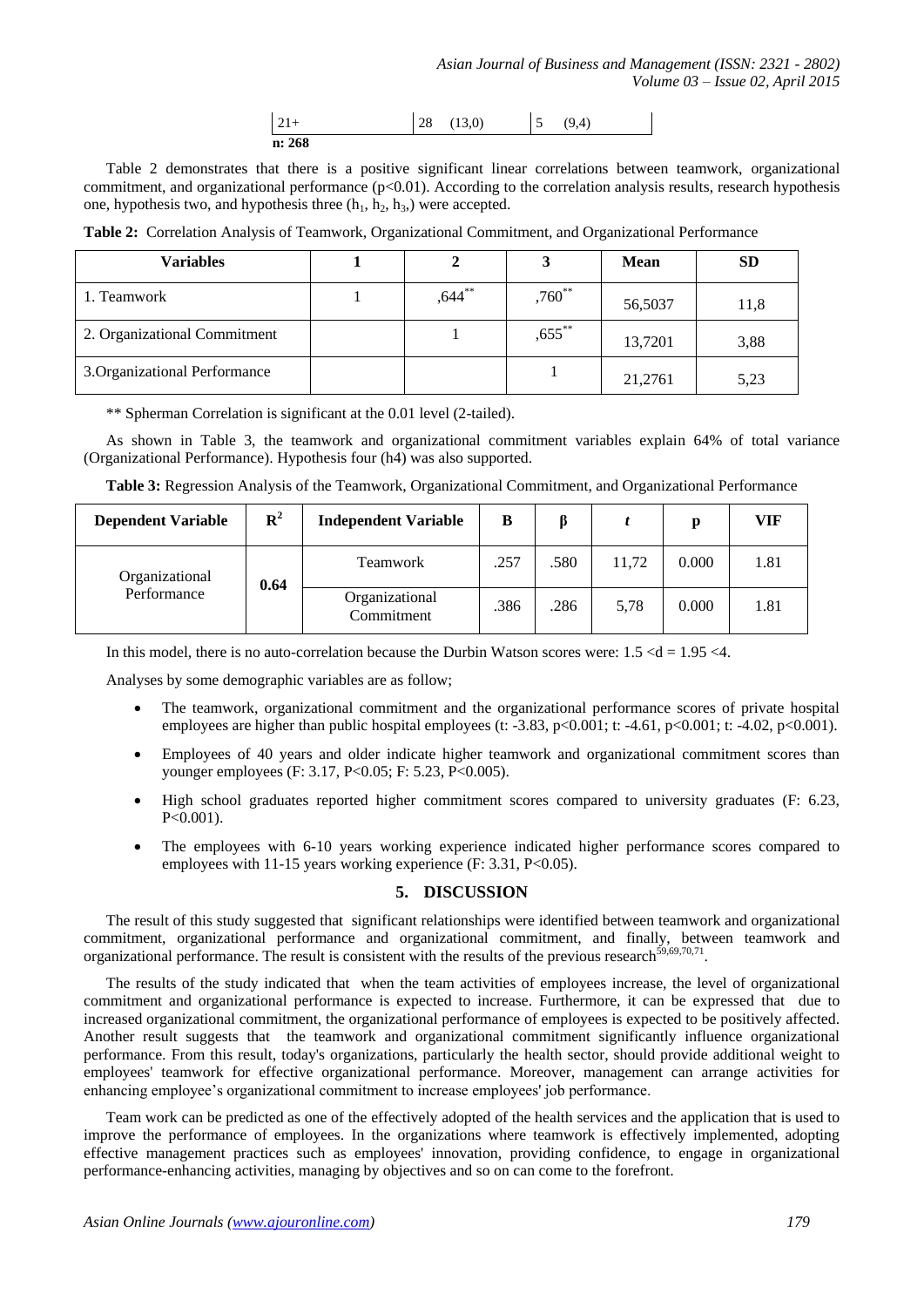Another result of this study revealed that private hospital employee's teamwork, organizational commitment, and performance scores were higher than of state hospital. This situation may be due to the low number of employees in private hospitals in this study. Another approach is that this case is affected by employees who worry about losing their job, capturing career and promotion opportunities, performance-based wage system or senior management support.

In this study, 40 years and older employees indicated higher teamwork and organizational commitment scores than younger employees. It can be interpreted from this result that experienced employees pay importance to teamwork, so that; their commitment to the organization can be increased depending on the experience. Another approach indicates that depending on experience, the sense of ownership of the job increases both the commitment and team spirit.

However, the employees with higher working experience indicated higher performance scores compared to the employees with lower working experience. This fact has arisen due to the age of the new hired employees. It is acceptable that average performance scores of an employee might be higher in the early years of working, compare with the following years.

The research also revealed that high school graduates reported higher commitment scores compared to university graduates. This case may depend on high school graduate's fear of losing their job, and due to low potential of alternative work. It can be interpreted that these concerns possibly may bring to the individuals a strong instinct of ownership of the job.

The main constraint in this study is that the research was limited to public and private hospitals operating in the Diyarbakır province. Furthermore, a limited number of surveys were applied in the study. Consequently, depending on the intensity of employees who work in the health sector, the probability of inadequate assessment of questionnaires is another constraint.

## **6. REFERENCES**

- [1] McCleary, K.J., Determinants of Work Group Effectiveness: An Empirical Examination of Health CareTeams, (Unpublished Dissertation), The Faculty of Graduate School, The University of Alabama, 1998.
- [2] Çıraklı, Ü. Çelik Y., Beylik, U., "Örgütsel Faktörlerin Sağlık Ekiplerinin Etkililiği ve Ekip Etkililiği Bileşenleri Üzerine Etkisi: Bir Uygulama Çalışması", Sağlıkta Performans ve Kalite Dergisi, no. 4, 2012.
- [3] Gonzales, R. A. Health Care Team Effectiveness: The Relationship between Team Task Interdependence and Group Emotional Competence, (Unpublished Dissertation), School of Advanced Studies, University of Phoenix, 2010.
- [4] Keçecioğlu T., Takım Kimyası ve Mimarisi, 1. Baskı, İstanbul, 2002.
- [5] Mickan, S., Rodger, S. "Characteristics of Effective Teams: A Literature Review", Australian Health Review, vol. 23, no. 3, 2002.
- [6] Straub, J.T., Ekip Kurma ve Yönetme. (Çev: Savaş Şenel) İstanbul: Hayat Yayıncılık, 2002.
- [7] Donnollen, A., Takım Dili. (Çev: Osman Akınhay) İstanbul: Sistem Yayıncılık, 1998.
- [8] Şimşek, M.Ş.,Akgemci, T., & Çelik, A. (1998). Davranış Bilimlerine Giriş ve Örgütlerde Davranış. Nobel Yayın Dağıtım.
- [9] Garner, C. L. (1998). Team Building and Organizational Effectivenss, Doktora Tez. The Faculty of Graduate School, University of Texas at Austin.
- [10]Tjosvold, D.W. &Tjosvold, M.M. (1991). Leading The Team Organizaton: How to Create An Enduring Competitive Advantage. New York: Lexington Books.
- [11]Katzenbach, J. R. & Smith, D. K. (1993). TheWisdom of Teams. Harward Business School Press.
- [12]Mohrman, S.A., Cohen, S.G., & Morhman Jr, A.M. (1995). Designing Team-Based Organizations: New Forms for Knowledgework. Jossey-Bass.
- [13]Cohen,S.G.&Bailey, D. E. (1997). What Makes Teamwork: Group Effectiveness Research from the Shop FloortotheExecutiveSuite,Journal of Management, Vol.23(3), ss. 239 – 290.
- [14]Shortell, S.M., & Kaluzny, A.D. (2000). Health Care Management: Organization Design and Behavior. NY: Delmar Publishers.
- [15]Ingram,H.&Desombre,T.(1999).Team working Health Care: Lessons from the Literature and Good Practice around theWorld, Journal of Management in Medicine, Vol.13(1), ss.  $51 - 58$ .
- [16] [Scholtes, P. R., Joiner, B. L., & Streibel, B. J. \(2003\). The team handbook \(3rd ed.\). Madison, WI: Oriel.](http://www.bibme.org/book)
- [17]Cruz-Panesso, I. (2010). Medical Team Effectiveness in a Simulated-based Learning Environment. McGillUniversity Library.
- [18] Schweitzer, L. (2005). Understanding Virtual Team Effectiveness: An Exploration. Doktora Tezi, The Faculty, of Graduate Studies and Research, Eric Sprott School of Business, Carlton University, Ottowa, Ontorio.
- [19]Akın, Ö., Toplam Kalite Yönetimi ve İnsan. Bursa, Ezgi Kitap Evi, 2001.
- [20]Hagemann, V.,Kluge, A., & Greve, J. (2012). MeasuringtheEffects of Team Resource Management Training forthe Fire Service. Proceedings of the Human FactorsandErgonomıcsSocietyAnnual Meeting, 56(1), 2442-2446.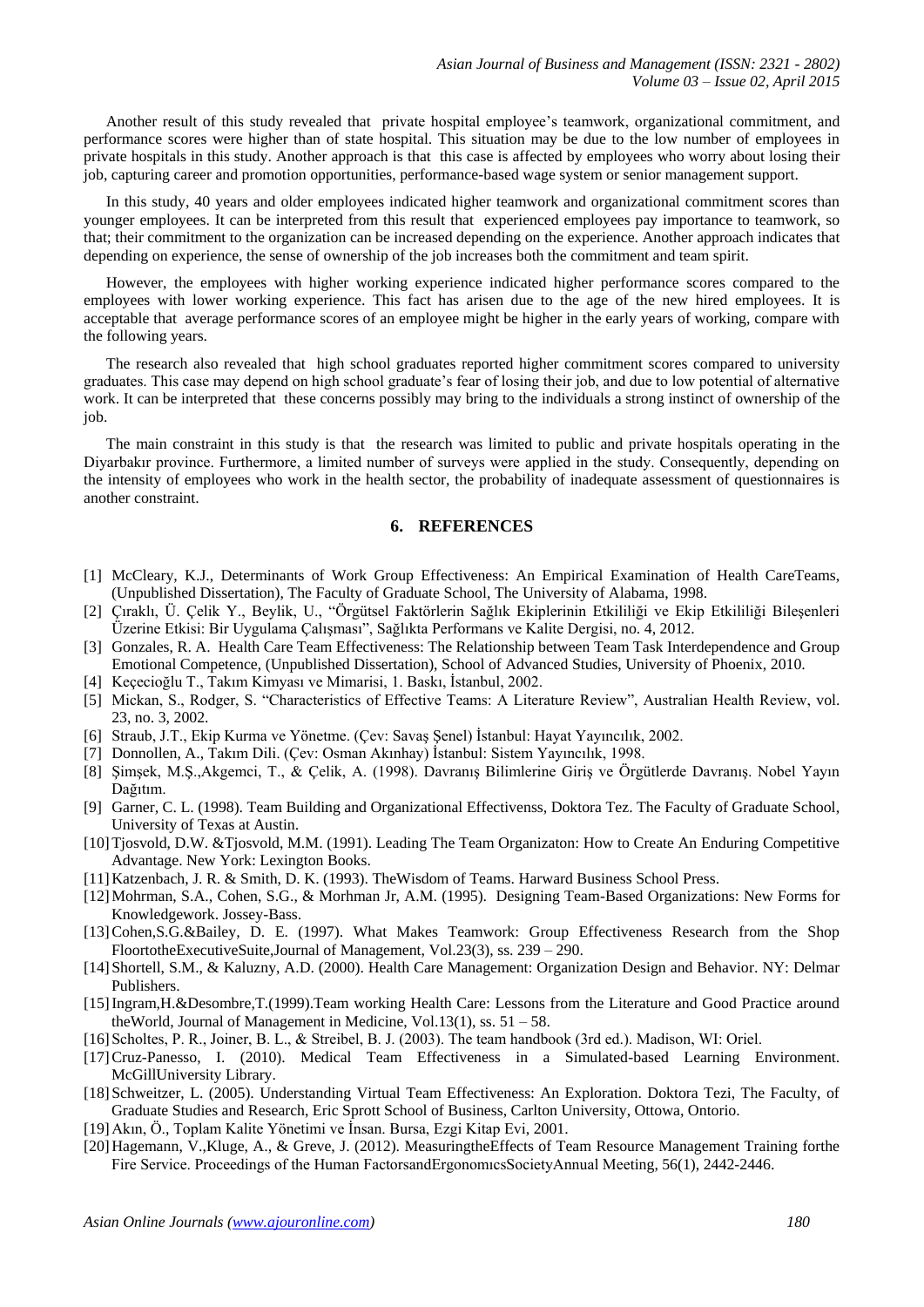- [21]Hamlin, J. L. (2008). Team Effectivenss: A ValidationStudy of Lencioni'sFiveFunctions of A Team. Doktora Tezi, College of OrganizationalLeadership, University of La Verne, California
- [22] Salas, E., Slims, D.E. & Clein, C. (2004). Cooperation and Teamwork at Work.In: Spielberger C. D., editor. Encyclopedia of AppliedPsychology. Sandiego: AcademicPress, Vol. 1, ss. 497–505.
- [23]Kılınç M. (2001). Yönetim ve Organizasyon, Ankara, Nobel Dağıtım
- [24]Baltaş A.(2004). Değer Katan Ekip Çalışması, İstanbul, Remzi Kitap Evi.
- [25]Luecke, R.(2008). Bir Takım Yaratmak, İstanbul, Türkiye İş Bankası Yayınları
- [26]Mathieu, J. E., Zajac, D.M. (1990). A Reviewand Meta-Analysis of The Antecedents, Correlates and Consequences Organizational Commitment, Psychology Bulletin,1990:171-172).
- [27] Bateman, T.S., ve S. Strasser (1984), "A Longitudinal Analysis of theAntecedents of OrganizationalCommitment", Academy of Management Journal, Vol. 27 No. 1, s.95-96.
- [28]Suliman, A.M.T. (2002)."Is It Really a Mediating Construct?:The Mediating Role of Organizational Commitment in Work Climate- Performance Relationship", Journal of Management Development, Vol. 21 No. 3, s.170-183.
- [29]Becker, H.S. (1960). "Notes on theConcept of Commitment", TheAmericanJournal of Sociology, Vol. 66 No. 1, s.32-42.
- [30]Kanter, R.M. (1968). "Commitment and Social Organizations: A Study of Commitment Mechanisms in Utopian Communities", American Sociological Review, Vol. 33 No. 4, s.499-500.
- [31]O' Reilly, C. (1989). "Corporations, Culture, and Commitment: Motivation and Social Control in Organizations", California Management Resource, Vol. 31 No. 4, s.9-25.
- [32] Meyer, J.P. & Allen, N.J. (1991). "A Three-Component Conceptualization of Organizational Commitment", Human Resource Management Review, Vol. 1 No. 1, s.61-89.
- [33]Morrow, P.C., McElroy, J.C. & Blum,M. (1988). ''Work Commitment among Department of Transportation Employees", Review of PublicPersonnel Administration, Vol. 8 No. 3, s.96-104.
- [34]Durna, U., Eren,V. (2005). "Üç Bağlılık Unsuru Açısından Örgütsel Bağlılık", Doğuş Üniversitesi Dergisi, Cilt 6 Sayı 2, s.210-219.
- [35] Schermerhorn, J.R., Hunt, J.G., & Osborn, R. 1994). Managing Organizational Behavior, Eighth Edition, Mcgraw-Hill BookCo., Newyork, 1994:44
- [36]Salas, E.,Goodwin, G.F. & Burke, C.S. (2009). Team Effectiveness in Complex Organizations: Cross-disciplinary Perspectives and Approaches. Psychology Press Taylor & Francis Group.
- [37]Tekingündüz, S.,Tengilimoğlu, D. (2013). Hastane Çalışanlarının İş Tatmini, Örgütsel Bağlılık Ve Örgütsel Güven Düzeylerinin Belirlenmesi Sayıştay Dergisi, Sayı: 91/Ekim-Aralık, 2013
- [38]Bayram, L.(2005). Yönetimde Yeni Bir Paradigma: Örgütsel Bağlılık, Sayıştay Dergisi, Sayı: 59.
- [39]Katz, D., Kahn, R.L. (1977). Örgütlerin Toplumsal Psikolojisi. (Çev: H. Can, Y. Bayar) Ankara: TODAİE 167.
- [40]Kaya, H.(2008). Kamu ve Özel Sektör Kuruluşlarının Örgütsel Kültürünün Analizi ve Kurum Kültürünün Çalışanların Örgütsel Bağlılığına Etkisi: Görgül Bir Araştırma, Maliye Dergisi, Sayı 155, Temmuz-Aralık
- [41]Szilagyi, A.D., Wallace, M.J. (1987)."Organizational Behavior and Performance", 4th ed. Glenview, III. Scott, Foresman, C.
- [42]Kim, S. (2005). "Individual-Level Factors and Organizational Performance in Government Organizations", Journal of Public Administration Research and Theory, Vol. 15 No. 2, s.245-261.
- [43]Özer, M.A.(2011). 21. Yüzyılda Yönetim ve Yöneticiler, Ankara, Nobel Dağıtım.
- [44]Chun, Y.H. & H.G. Rainey (2005), "GoalAmbiguityandOrganizationalPerformance in U.S. Federal Agencies", Journal of Public Administration ResearchandTheory, Vol. 15 No. 4, s.529-557.
- [45]Levinson, H. (1965). "Reciprocation: The relationship between Man and Organization", Administrative Science Quarterly, Vol. 9, s.370-390.
- [46] Eisenberger, R., R. Huntington, S. Hutchison & D. Sowa (1986). "Perceived Organizational Support", Journal of Applied Psychology, Vol.71 No. 3, s.500-507.
- [47]Efil, İ. (2010). İşletme Organizasyonu ve Ekip Yönetimi. Bursa, Dora Yayıncılık.
- [48]Yedievli, S. Ersen, C. (1997). "Takım Çalışması Sistematiği", Önce Kalite Dergisi, Kış: 30.
- [49]Yılmazer, A. (2011). Takım Esaslı Performans Ölçme Sistemlerinin Uygulanmasında Etkili Olan Faktörlerin Tespitine Yönelik Bir İnceleme, Bilgi Ekonomisi ve Yönetimi Dergisi, Cilt: VI Sayı: II.
- [50]Baltaş A.(2013). Ekip Çalışması ve Liderlik, İstanbul, Remzi Kitap Evi.
- [51]Katzenbach, J., Smith, R., ve Douglas, K. (1998). Takımların Bilgeliği. (Çev: Nejat Muallimoğlu) İstanbul: Epsilon Yayıncılık.
- [52]Gökçegöz, F. (2000). Etkili Takım Çalışması. Polis Bilimleri Dergisi, 2, 7-8.
- [53]Özutku, H. (2009). Örgüte Duygusal, Devamlılık ve Normatif Bağlılık ile İş Performansı Arasındaki İlişkinin İncelenmesi. Journal of theSchool of Business Administration, İstanbul University, 37(2), 79-97.
- [54]Pelit, E.,& Kılıç, İ. (2012). Mobbing ile Örgütsel Bağlılık İlişkisi: Şehir ve Sayfiye Otellerinde bir Uygulama. İşletme Araştırmaları Dergisi, 4(2), 122-140.
- [55]Coşkun, A. (1996). PerinatalHemşirelik Yaklaşımı ve Ekip Çalışmasının Önemi. Perinatoloji Dergisi, 4(3), 181-184.